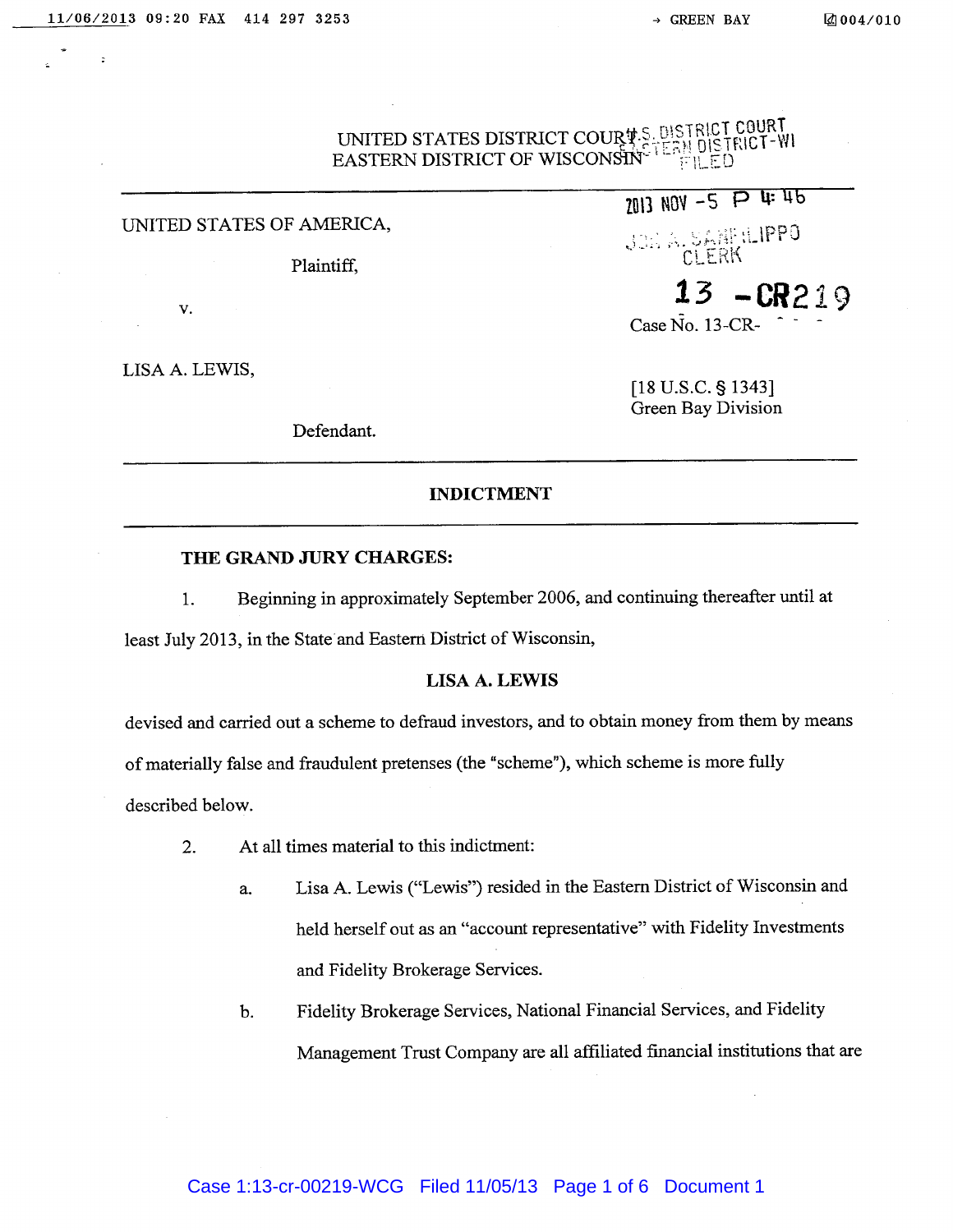among the companies collectively doing business as Fidelity Investments ("Fidelity").

- c. Lewis was neither affiliated with Fidelity nor <sup>a</sup> registered broker with the Financial Industry Regulatory Authority (FINRA), although she had previously been so registered from <sup>1990</sup> through 2006.
- d. Lewis maintained bank accounts at JP Morgan Chase Bank (Chase) and Wells Fargo Bank ("Wells") that she used to deposit funds belonging to investors in order to unlawfully convert them for her private use.

#### The Scheme

3. Lewis' scheme was essentially to defraud approximately thirteen elderly investors located in the greater Green Bay area (the "Clients") as follows:

- a. Lewis convinced the Clients to transfer their money to Fidelity where she falsely claimed that she was employed as an account representative who was paid by commission for each account established.
- b. Lewis created or assisted Clients in creating an individual investment account with Fidelity, thereby, obtaining the Client's personal account information, including passwords.
- c. Lewis then created joint Fidelity accounts under her name and that of the Client, often without the Client's knowledge and consent. Lewis created these accounts via the internet and linked them to the Client's individual account. Lewis intentionally misrepresented her identity in the creation of some accounts, for example, falsely describing herself as the niece of one Client.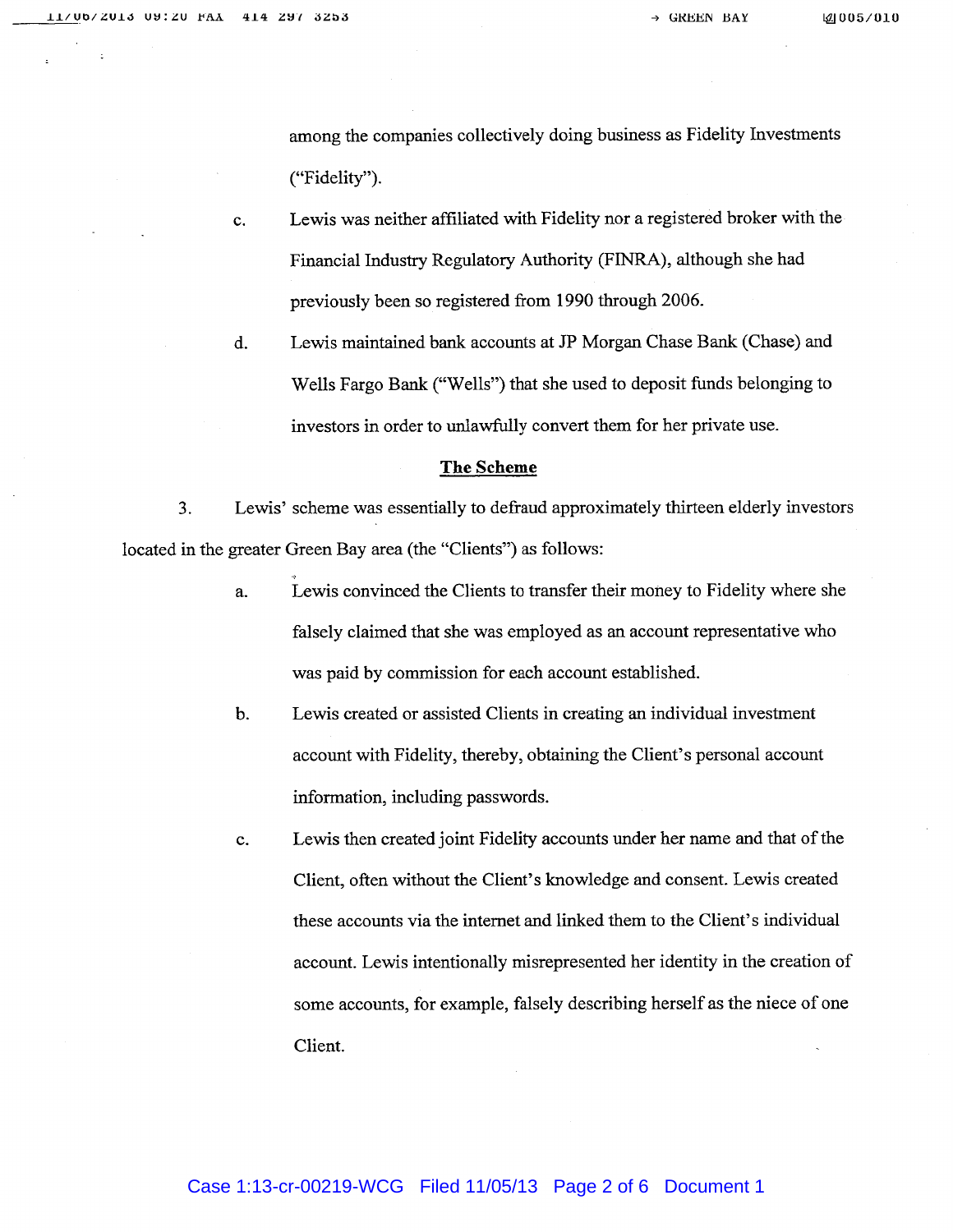- d. Lewis then misappropriated the Clients money by transferring funds from the Clients personal accounts to the Lewis/Client joint account and then to one of Lewis' personal accounts. This was done without the Clients knowledge or consent and was not pursuant to any legitimate investment being made on behalf of the Clients.
- e. Lewis also made unauthorized account transfers of Client funds in order to fraudulently withdraw Client funds by forging the Client's signature on checks drawn on that account. Lewis used the funds for personal expenditures and other expenses unrelated to the Client's purported investment.
- f. Without authorization, Lewis applied for and received debit cards from Fidelity that were associated with <sup>a</sup> Client's individual account or the joint Lewis/Client accounts. Lewis then used the debit card to withdraw funds without permission from the accounts and make personal expenditures.
- g. Lewis used the Client's funds to, among other things: (a) pay back previous Clients who requested access to their money; (b) purchase <sup>a</sup> 2013 Chevrolet Camaro; (c) gamble at local casinos; (d) pay personal expenses including credit card bills, and make cash payments to herself; and (e) pay for elective surgery for <sup>a</sup> friend.
- h. In order to continue and prevent her scheme from being detected, Lewis had Client account statements sent exclusively to her address. Lewis also sent fictitious account statements and documents to Clients that misrepresented the value or existence of the Client portfolio.

3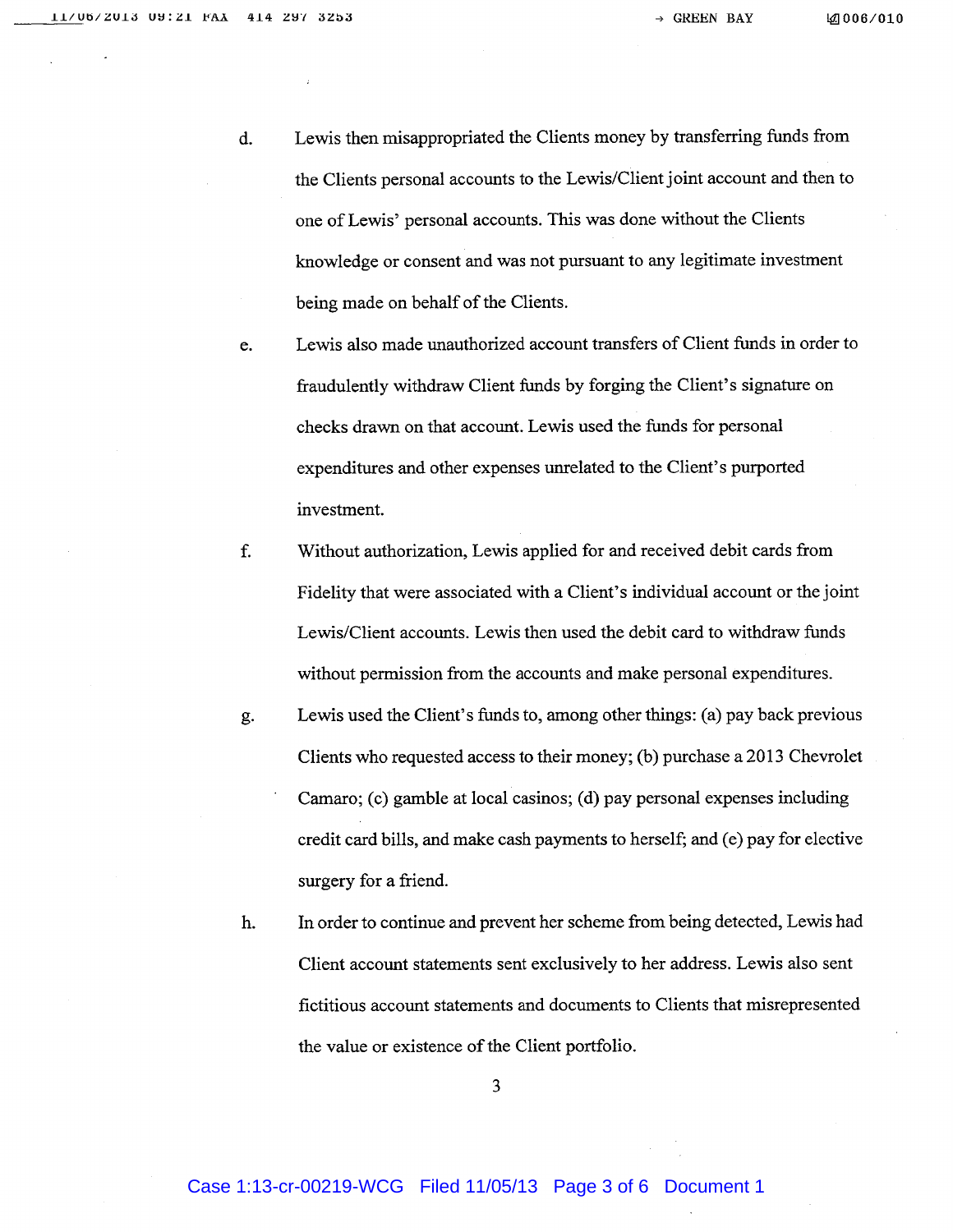- i. Lewis also spoke telephonically with Fidelity account representatives and falsely identified herself as <sup>a</sup> Client in order to make unauthorized transfers or changes to Client accounts.
- j. When Lewis did pay <sup>a</sup> Client, she did so with another Client's money,

furthering the illusion that she was acting as an account representative who was earning actual returns for the Client.

4. As <sup>a</sup> result of the scheme, Lewis wrongfully obtained funds in excess of

\$1,000,000.

#### Executions ot Scheme

5. On or about the dates indicated below, in the State and Eastern District of Wisconsin,

### LISA A. LEWIS

executed her scheme in the manner described:

| Count | Date              | <b>Execution of scheme.</b>                                                                                                                                                                                                                                                               |
|-------|-------------------|-------------------------------------------------------------------------------------------------------------------------------------------------------------------------------------------------------------------------------------------------------------------------------------------|
| One   | June 5, 2007      | Wire transfer via computer located in Wisconsin of \$8,700 from<br>Fidelity Investment account of M.K. to Fidelity Investment<br>account of M.K. for purposes of Lewis forging M.K.'s signature<br>on a check drawn on that account which Lewis cashed and used<br>for personal expenses. |
| Two   | December 20, 2011 | Wire transfer via computer located in Wisconsin of \$30,000 from<br>Fidelity Investment account of R.G. to Fidelity Investment joint<br>account of R.G. and Lewis for purposes of Lewis later<br>transferring funds to her individual account to use for personal<br>expenses.            |
| Three | June 5, 2012      | Wire transfer via computer located in Wisconsin of \$40,000 from<br>Fidelity Investment account of S.R. to Fidelity Investment joint<br>account of S.R. and Lewis for purposes of Lewis later<br>transferring funds to her individual account to use for personal<br>expenses.            |
| Four  | August 27, 2012   | Wire transfer via computer located in Wisconsin of \$8,000 from                                                                                                                                                                                                                           |

4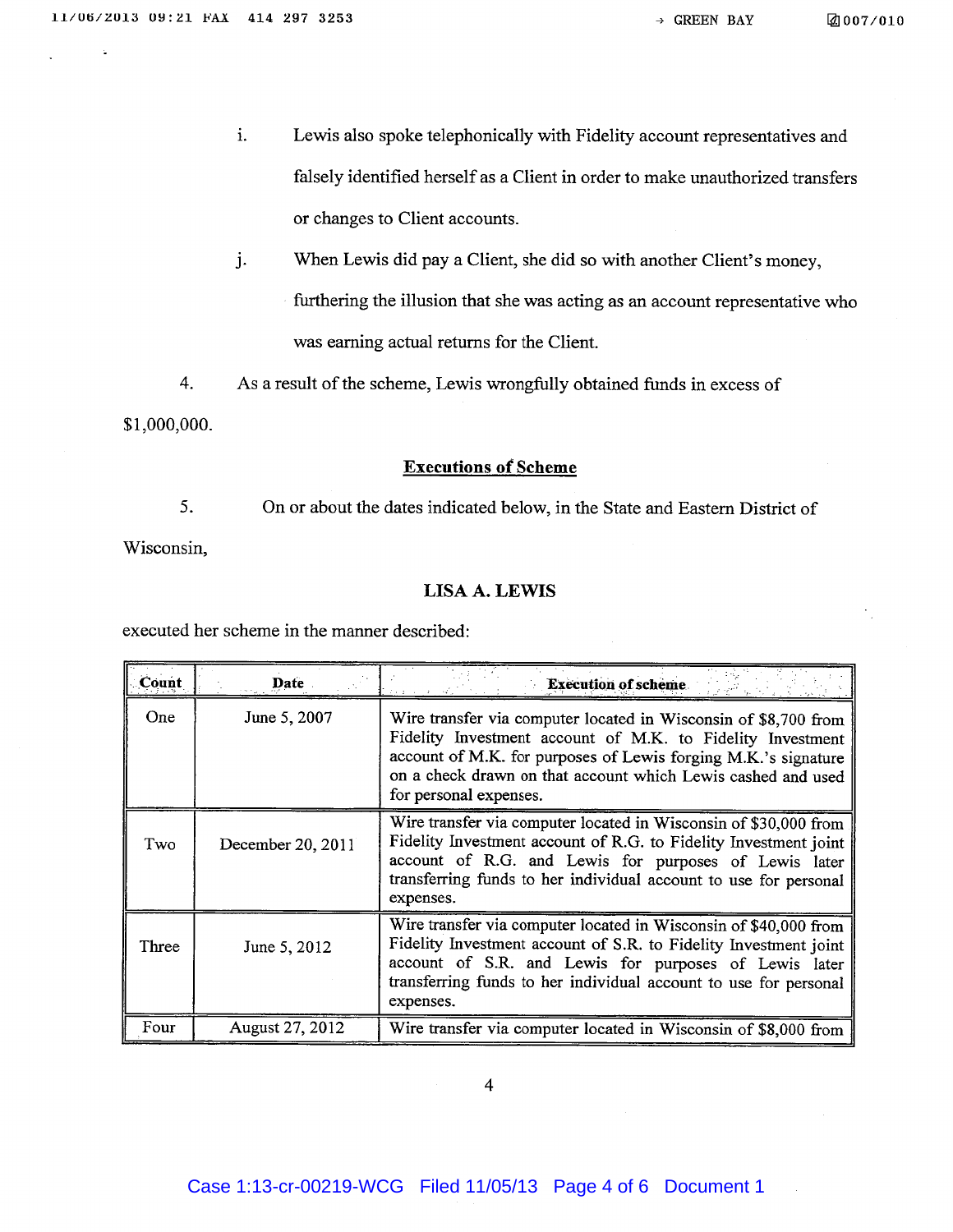t,

| <b>Count</b> | <b>Date</b>    | 的复数形式 化液体重排<br><b>Execution of scheme</b>                                                                                                                                                                                                           |
|--------------|----------------|-----------------------------------------------------------------------------------------------------------------------------------------------------------------------------------------------------------------------------------------------------|
|              |                | Fidelity Investment account of C.P. to Fidelity Investment joint<br>account of C.P. and Lewis for purposes of Lewis later<br>transferring funds to her individual account to use for personal<br>expenses.                                          |
| Five         | March 20, 2013 | Wire transfer via computer located in Wisconsin of \$9,000 from<br>Fidelity Investment account of G.S. to Fidelity account of Lewis<br>and then transfer to Lewis' Wells Fargo account for purposes of<br>purchasing a Chevrolet Camaro automobile. |

 $\sim$ 

All in violation of Title 18, United States Code, Section 1343.